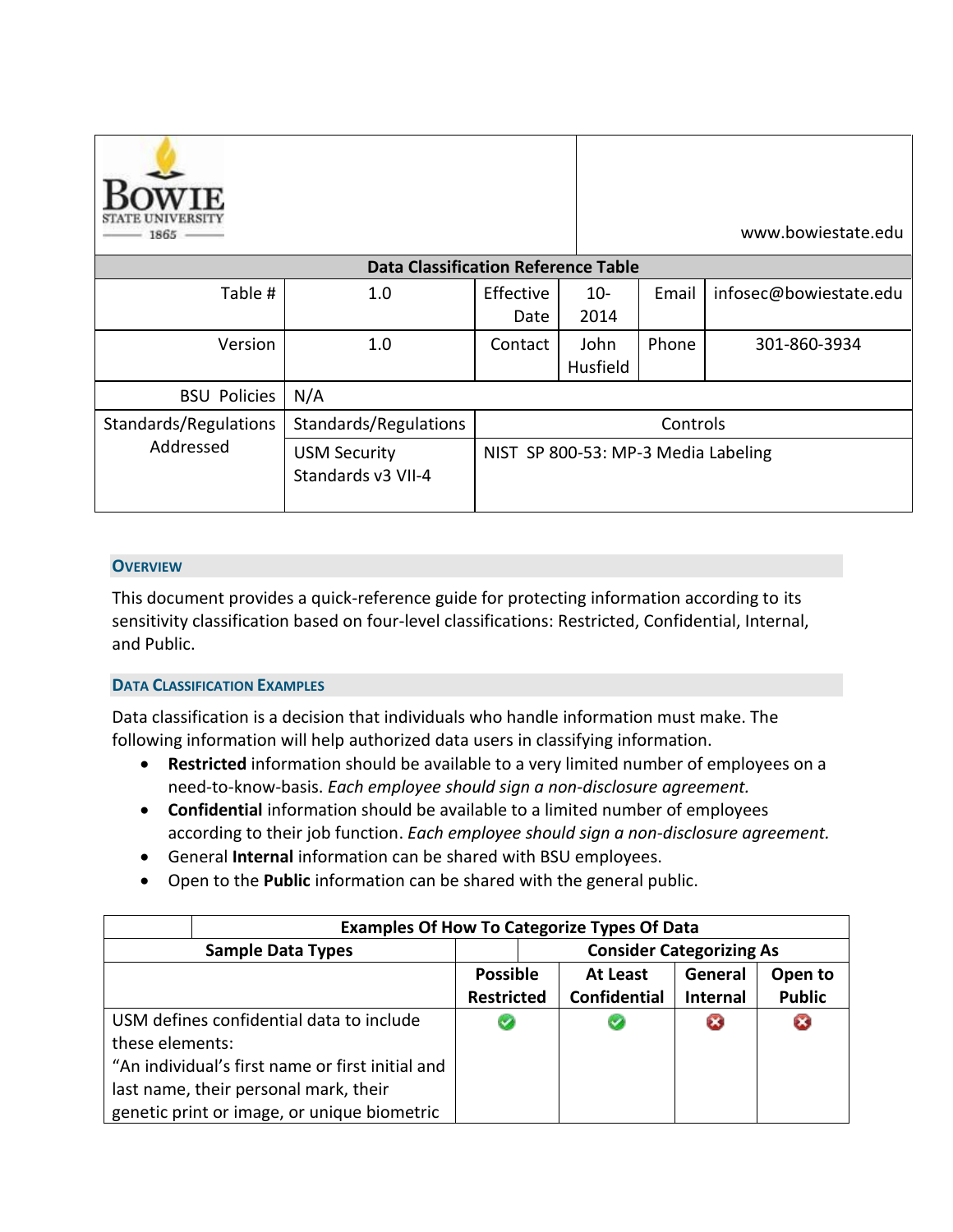| in combination with one or more of the               |                   |                     |          |               |
|------------------------------------------------------|-------------------|---------------------|----------|---------------|
| following data elements:                             |                   |                     |          |               |
| Social Security number;                              |                   |                     |          |               |
| a driver's license number, state                     |                   |                     |          |               |
| identification card number, or other                 |                   |                     |          |               |
| individual identification number                     |                   |                     |          |               |
| issued by a unit;                                    |                   |                     |          |               |
| a passport number or other                           |                   |                     |          |               |
| identification number issued by the                  |                   |                     |          |               |
| united states government;                            |                   |                     |          |               |
| an individual taxpayer identification                |                   |                     |          |               |
| number;                                              |                   |                     |          |               |
| a financial or other account number,                 |                   |                     |          |               |
| a credit card number, or a debit card                |                   |                     |          |               |
| number that, in combination with                     |                   |                     |          |               |
| any required security code, access                   |                   |                     |          |               |
| code, or password, would permit                      |                   |                     |          |               |
| access to an individual's account."                  |                   |                     |          |               |
| "Educational Records in the authoritative            | Ø                 |                     | ۵        | ධ             |
| system of record for student grades" <sup>1</sup>    |                   |                     |          |               |
| "Any Protected Health Information (PHI)"2            | Ø                 | U                   | O        | Ø             |
| <b>Examples of other data and classifications</b>    | <b>Possible</b>   | <b>At Least</b>     | General  | Open to       |
| are:                                                 | <b>Restricted</b> | <b>Confidential</b> | Internal | <b>Public</b> |
| Individual financial information subject to          |                   |                     |          |               |
|                                                      | Ø                 |                     | O        | ۵             |
| GLBA <sup>3</sup>                                    |                   |                     |          |               |
| Child welfare and legal information about            | Ø                 |                     | ස        | ධ             |
| minors (juvenile justice, foster care and/or         |                   |                     |          |               |
| adoption)                                            |                   |                     |          |               |
| Campus map                                           | ۵                 | ۵                   | Ø        | Ø             |
| Course catalog                                       | 0                 | 0                   |          | Ø             |
| Public-facing website content                        | O                 | O                   |          | Ø             |
| Admissions information (How to apply)                | 0                 | 0                   | Ø        | ❤             |
| Degree information (How to obtain)                   | 0                 | O                   | Ø        | Ø             |
| Public announcements & press releases                | Ø                 | 0                   | ❤        | ❤             |
| Institutional achievements and honors                | O                 | 0                   | ☺        | ♥             |
| Faculty, student, employee, achievements             | O                 | 0                   | ⊛        | ☺             |
| and honors (with written permission)                 |                   |                     |          |               |
| <b>Brochures</b>                                     | 0                 | O                   | ❤        | ❤             |
| Research (unpublished)                               | 0                 |                     | O        | 0             |
| BSU institutional working papers                     | 0                 | ◎                   | ❤        | Ø             |
| Internal meeting information                         | 0                 | Ø                   | ◎        | 0             |
| Training materials<br>Employee BSU telephone numbers | 0<br>0            | 0<br>0              | ❤<br>☺   | Ø<br>0        |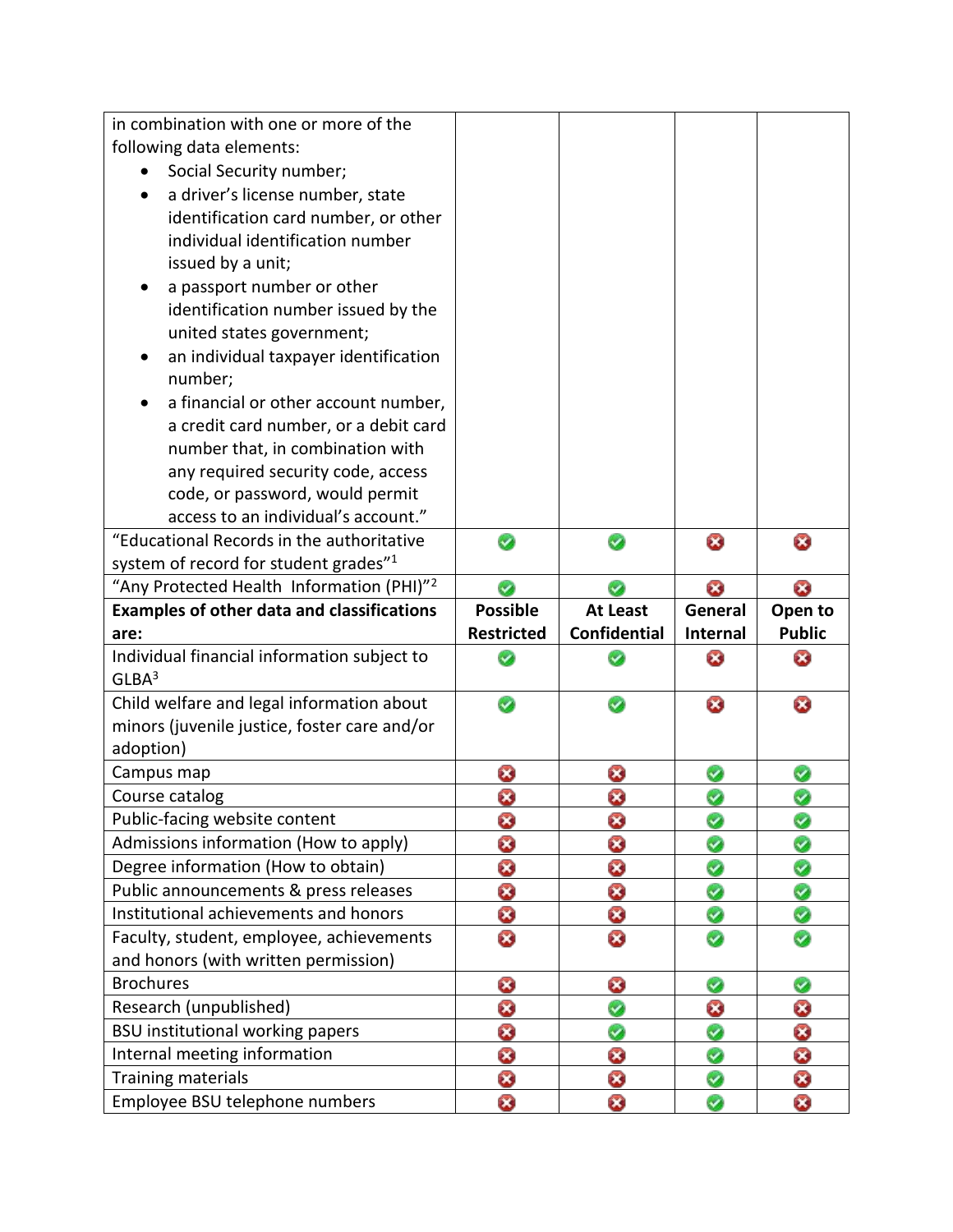| Department telephone numbers                                                             | œ |  |  |  |  |
|------------------------------------------------------------------------------------------|---|--|--|--|--|
| <sup>1</sup> See 20 U.S.C. § 1232g; 34 CFR Part 99 (FERPA) for further information.      |   |  |  |  |  |
| <sup>2</sup> See 45 Code of Federal Regulations 160.103 (HIPPA) for further information. |   |  |  |  |  |
| $3$ See 15 U.S.C. §§ 6801, 6809, 6821, and 6827 (GBLA) for further information.          |   |  |  |  |  |

# **SPECIFIC CLASSIFICATION REQUIREMENTS**

## **RESTRICTED: SENSITIVE Classification Table**

| <b>Action You Are Taking</b>        | <b>Protection Required</b>                 |
|-------------------------------------|--------------------------------------------|
| Storage on Fixed Media              | Encrypted                                  |
| Storage on Exchangeable Media       | Encrypted                                  |
| Copying                             | Permission of BSU Owner Required           |
| Faxing                              | Encrypted Link plus Password Protected     |
|                                     | Recipient Mailbox or Attended Receipt      |
| Sending By Public Network           | Encrypted                                  |
| Disposal                            | <b>Shredding or Secure Disposal</b>        |
| <b>Release to Third Parties</b>     | Owner Approval. BSU Information Owner      |
|                                     | Approval. Non-Disclosure Agreement         |
|                                     | Required.                                  |
| Electronic Media Labeling Required  | Restricted Labels, Tags, Directories       |
| <b>Hardcopy Labeling Required</b>   | Each Page if Loose Sheets.                 |
|                                     | Front and Back Covers, and Title Page if   |
|                                     | <b>Bound</b>                               |
| Internal and External Mail/Shipping | Address to Specific Person and Label Only  |
| Packaging                           | on the Inside Envelope                     |
| <b>Granting Access Rights</b>       | Owner only or with owner permission and    |
|                                     | periodic review by owner                   |
| Tracking Process by Log (paper or   | Recipients, Copies Made, Locations,        |
| electronic log)                     | Addresses, Those Who Viewed, and           |
|                                     | Destruction Method. Full life of document. |

#### **CONFIDENTIAL: SENSITIVE Classification Table**

| <b>Action</b>                   | Requirement                             |
|---------------------------------|-----------------------------------------|
| Storage on Fixed Media          | Encrypted or a Physical Access Control  |
| Storage on Exchangeable Media   | Encrypted                               |
| Copying                         | Permission of Owner Advised             |
| Faxing                          | Password Protected Recipient Mailbox or |
|                                 | <b>Attended Receipt</b>                 |
| Sending By Public Network       | Encrypted                               |
| Disposal                        | Shredding or Secure Disposal            |
| <b>Release to Third Parties</b> | Owner Approval and Non-Disclosure       |
|                                 | <b>Agreement Required</b>               |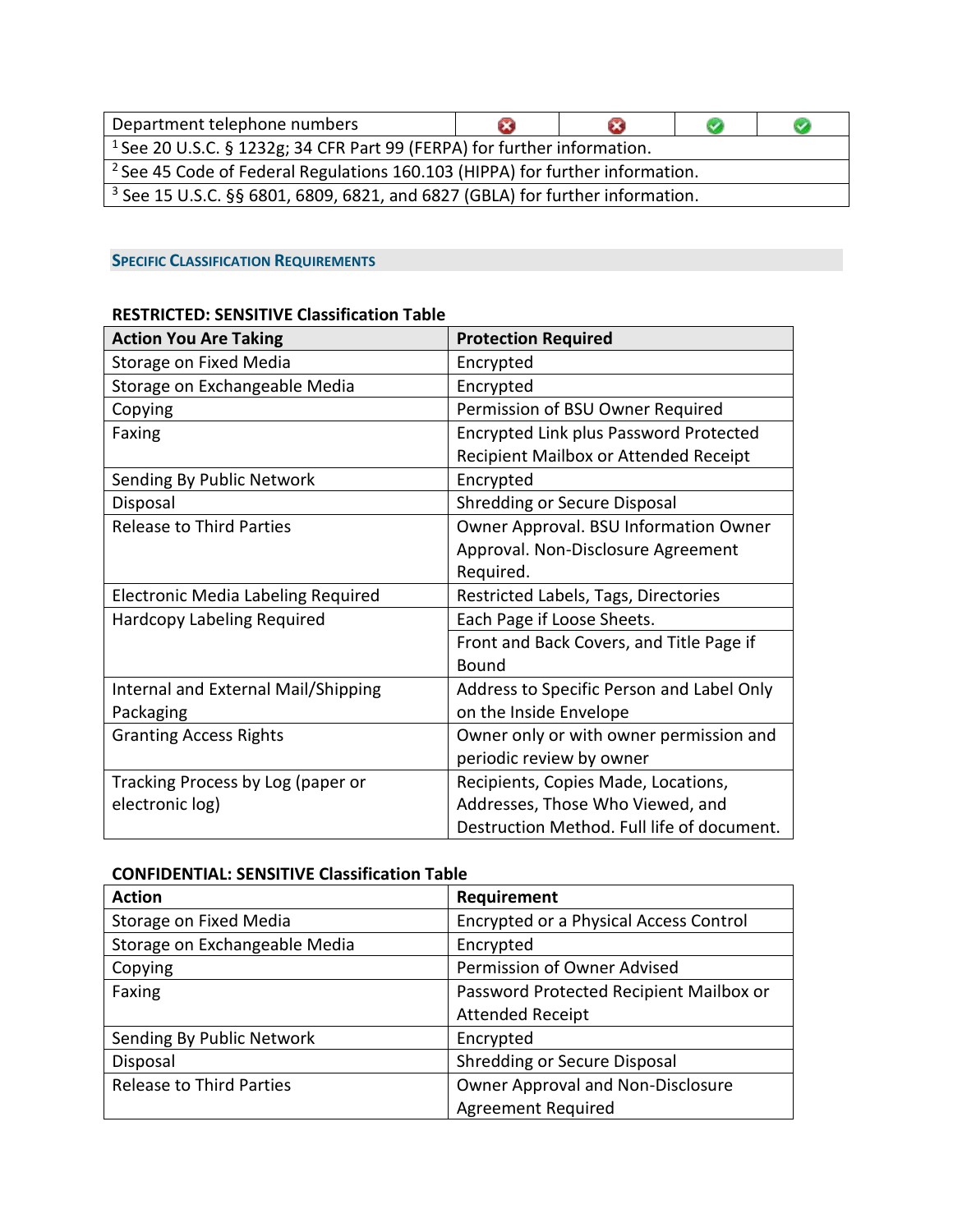| Electronic Media Labeling Required   | Confidential Labels, Tags, Directories     |
|--------------------------------------|--------------------------------------------|
| Hardcopy Labeling Required           | Each Page if Loose Sheets                  |
|                                      | Front and Back Covers, and Title Page if   |
|                                      | Bound                                      |
| Internal and External Mail Packaging | Address to Specific Person but Label Only  |
|                                      | on the Inside Envelope                     |
| <b>Granting Access Rights</b>        | Owner Only                                 |
| Tracking Process by Log (paper or    | Recipients, Copies Made, Locations,        |
| electronic log)                      | Addresses, Those Who Viewed, and           |
|                                      | Destruction Method. Full life of document. |

# **PUBLIC & INTERNAL Classification Table**

| <b>Action</b>                        | Requirement                                   |
|--------------------------------------|-----------------------------------------------|
| Storage on Fixed Media               | <b>Encryption Not Advisable</b>               |
| Storage on Exchangeable Media        | <b>Encryption Not Advisable</b>               |
| Copying                              | No Restrictions                               |
| Faxing                               | No Restrictions                               |
| Sending By Public Network            | <b>Encryption Not Advisable</b>               |
| Disposal                             | Ordinary Trash Can; Shred Internal Data       |
| <b>Release to Third Parties</b>      | Public: No Restrictions; Internal: Restricted |
|                                      | to employees, do not release to public        |
| Electronic Media Labeling Required   | Release Date plus Classification              |
| Hardcopy Labeling Required           | Release Date plus Classification              |
| Internal and External Mail Packaging | Only One Envelope with No Markings            |
| <b>Granting Access Rights</b>        | No Restrictions; Internal: Restricted to      |
|                                      | employees                                     |
| Tracking Process by Log              | Not Advised                                   |

# **Quick Reference Guide by Service**

| <b>BSU IT Services</b>                                      | <b>Restricted</b> | <b>Confidential</b> | General<br><b>Internal</b> | <b>Public</b> |
|-------------------------------------------------------------|-------------------|---------------------|----------------------------|---------------|
| Individual & Group Shared Storage                           |                   |                     |                            |               |
| Instant Messaging (Skype)                                   |                   |                     |                            |               |
| Microsoft Exchange Email and Calendar                       |                   |                     |                            |               |
| Server Archive: Back-Up Storage                             |                   |                     |                            |               |
| Server Disk Storage<br>(Restricted/Confidential: Encrypted) |                   |                     |                            |               |
| <b>SharePoint Service</b>                                   |                   |                     |                            |               |